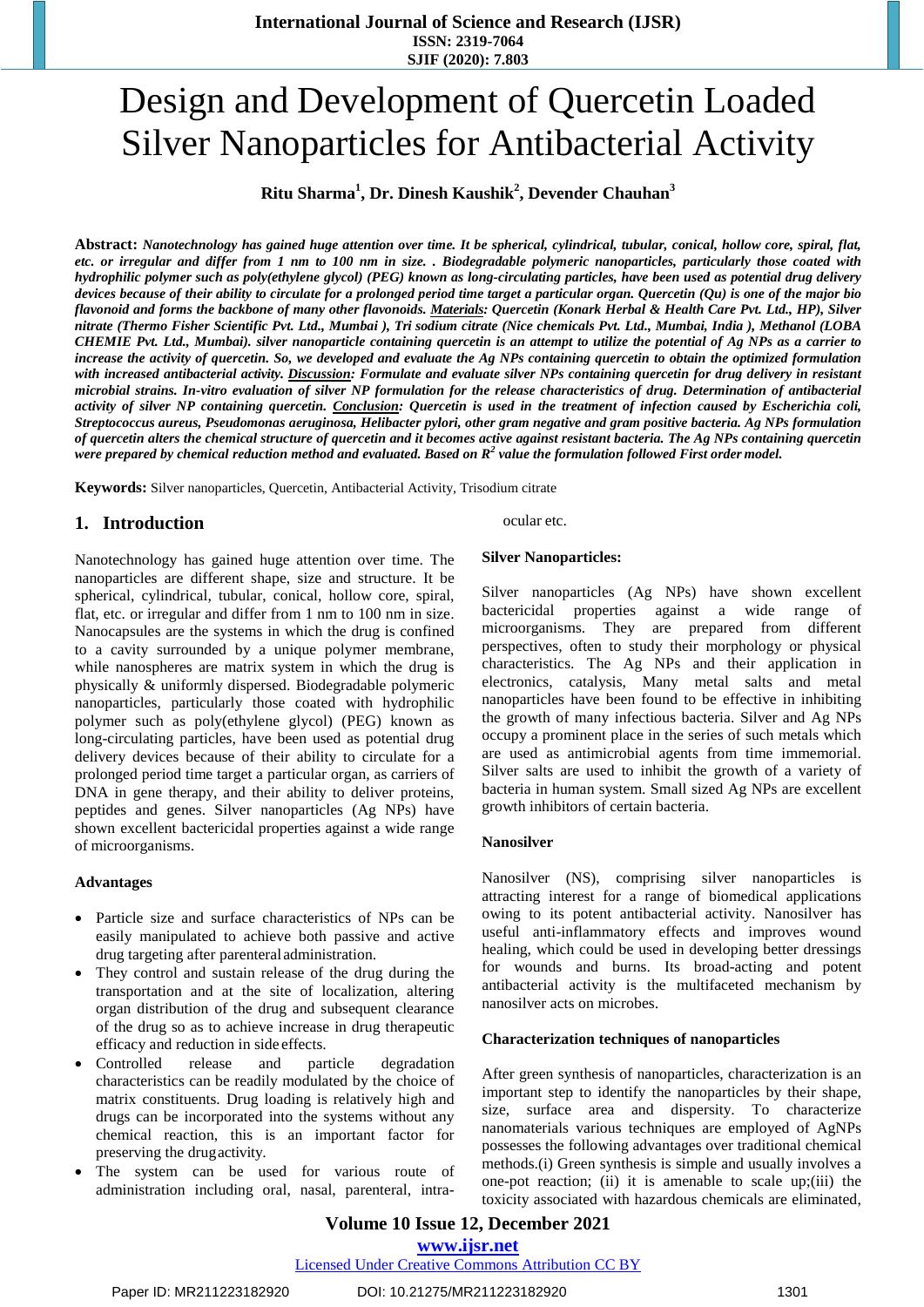(iv) green biological entities can be used as reducing and capping agents, and(v) finally, the process is cost-effective, require little intervention or input of energy, uses renewable resource, environmental friendly method and it is not necessary to use high pressure, energy, temperature and toxic chemicals. The green synthesis of AgNPs involves three main steps based on green chemistry perspectives: (i) selection of a biocompatible and non-toxic solvent medium, (ii) selection of environmentally benign reducing agents, and (iii) selection of non-toxic capping and stabilizing agent for stabilization of AgNPs. The main mechanism considered for the green synthesis of AgNPs process is plant assisted reduction due to phytochemicals present in extracts.

#### **Antibacterial properties of silver nanoparticles**

Metal NPs have been the subject of research interest because of their unique properties, such as electronic, optical, mechanical, magnetic and chemical properties are significantly different from the bulk material. The physical and chemical properties of NPs are function of their size/shape and are therefore different as compared to size independent constant physical properties of bulk material. Properties of AgNPs are significantly different from bulk silver metal. The size, shape, and surface morphology of AgNPs play a vital role in controlling their properties. Silver has been extensively used as a therapeutic for several diseases since from ancient times. Before the establishment of antibiotics treatment, silver was used as an antiseptic agent for the treatment of burns and open wounds. The antibacterial activity of AgNPs on gram negative and gram positive bacteria is not similar but competes for one over the other. There are contradictory conclusions regarding the antibacterial activity of AgNPs against gram negative and gram positive bacteria.

# **Quercetin**

Quercetin (Qu) is one of the major bio flavonoid and forms the backbone of many other flavonoids. It is dietary flavonoid, distributed in onion, apple, berries, tea and brassica vegetables, as well as many nuts, seeds, barks, flowers and leaves. Qu also found in medicinal botanicals such as *Solanum trilobatum, Ginkgo Biloba* and many others. The predictable daily dietary intake of Qu by a person in United States is 25mg. Qu is a major constituent of various food supplements and other nutraceuticals.

# **2. Materials and Method**

# **2.1 Materials**

Quercetin (Konark Herbal & Health Care Pvt. Ltd., HP), Silver nitrate (Thermo Fisher Scientific Pvt. Ltd., Mumbai), Tri sodium citrate (Nice chemicals Pvt. Ltd., Mumbai, India), Methanol (LOBA CHEMIE Pvt. Ltd., Mumbai, India)

# **2.2 Method**

Method of synthesis of silver nanoparticles Synthesis of silver nanoparticles using trisodium citrate (TSC) as a reducing agent. Silver nitrate and trisodium citrate were used as starting materials for the preparation of silver nanoparticles. The silver colloid was prepared by using chemical reduction method. All solutions of reacting materials were prepared in distilled water. In typical experiment 50 ml of 0.001 M AgNO3 was heated to boil. To this solution 5 ml of 1% trisodium citrate was added drop by drop. During the process, solutions were mixed vigorously and heated until change of colour was evident (pale yellow). Then it was removed from the heating device and stirred until cooled to room temperature. 2 gm of quercetin was dissolved in methanol and added to silvernanoparticles.

# **Preformulation studies**

Preformulation study is the first step in the rational development of dosage forms of a drug substance. It can be defined as an investigation of physical & chemical properties of a drug substance alone & when combined with excipients. The overall objective of preformulation testing is to generate information useful to the formulator in developing stable & bio available dosage forms. Following preformulation studies were performed.

# **Organoleptic properties**

The organoleptic studies like general appearance like colour, nature, odour etc. were performed by visual observations & compared with standard of drug given in pharmacopoeia for the identification of drug.

**Colour:** Small quantity of drug was taken on butter paper & viewed in well illuminated place.

**Odour:** Very less quantity of drug was smelled to get the odour.

**Solubility studies:** Semi quantitative determination of the solubility was made by adding solvent to glass tube containing accurately weighed amount of solute. The system is vigorously shaken and examined visually for any insoluble solute particles. The solubility is expressed in terms of ratio of solute and solvent. The solubility study of quercetin was performed in methanol, ethanol, acetone, hexane, ether, chloroform, propylene glycol, distilled water, 0.1 N HCL, phosphate buffer solution pH 5.5, 6.8, 7.4, separately by keeping the drug containing test tube on vortex mixture.

**Determination of melting point:** For determination of melting point USP method was followed. Small quantity of drug was placed into a sealed capillary tube. The tube was placed in the melting point apparatus. The temperature in the apparatus was gradually increased & the observation of temperature was noted at which drug started to melt and the temperature when the entire drug gets melted was noted.

**Differential scanning calorimetry (DSC):** All dynamic DSC studies of pure drug & drug with polymers were carried out in DSC TA 60 Shimadzu thermal analyzer. The instrument was calibrated using high purity indium metal as standard. The scans were taken in nitrogen atmosphere at the heating rate of  $10^{\circ}$ C/min.

**Volume 10 Issue 12, December 2021 www.ijsr.net** Licensed Under Creative Commons Attribution CC BY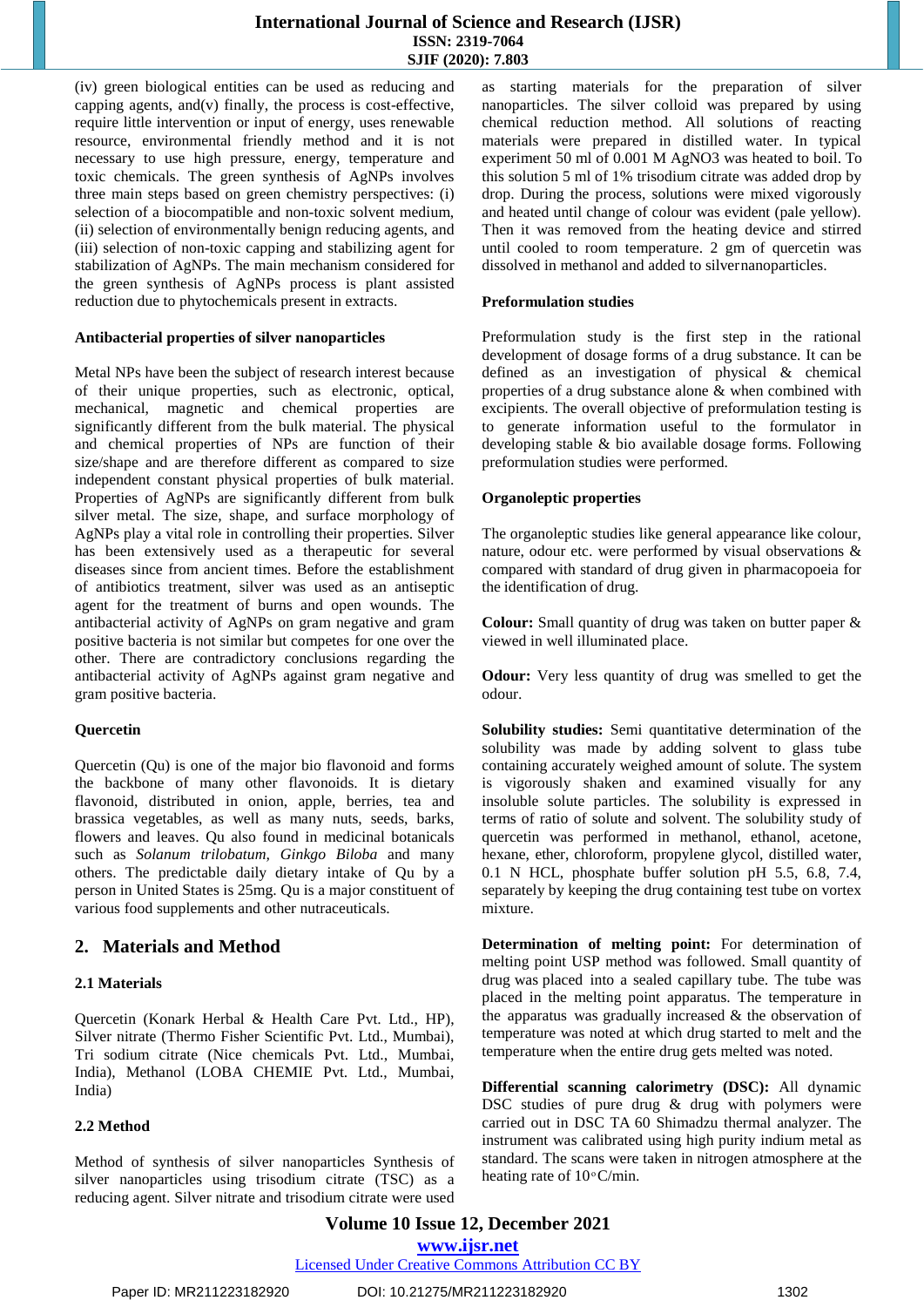Determination of partition co-efficient: The known quantity of quercetin was added into 20 ml of octanol & it was mixed with 20 ml of phosphate buffer pH 7.4 in a separating funnel. Then two phases were allowed to equilibrate at  $37 \,^{\circ}$  C for 2 hours with intermittent shaking. The concentration of drug in the aqueous phase & organic phase was determined by UV spectroscopic method at λmax 370 nm after necessary dilution.

# **Determination of drug pH**

The pH of quercetin was determined using digital pH meter for freshly prepared 1% solution of Qu in methanol.

# **Infrared spectroscopic analysis**

The fourier infrared spectrums of moisture free samples of quercetin, trisodium citrate, silver nitrate & mixture of quercetin, trisodium citrate, silver nitrate were recorded on IR spectrophotometer. Infrared spectroscopy of different compounds was performed for identification of that particular compound. FTIR spectroscopy was done using KBr pellets. Various peaks in FTIR spectrum were interpreted for identification of different group in the structure of quercetin. FTIR spectroscopy can also be used to investigate & predict any physicochemical interactions between different components. The scanning range varies from 1700-800 cm<sup>-1</sup> & the resolution was  $1 \text{cm}^{-1}$ .

# **Analysis by UV-Visible spectroscopy**

Determination of wavelength maxima of quercetin: The solution was scanned in the range of 200 to 400 nm to fix the maximum wavelength and UV spectrum was obtained. Preparation of standard curve in methanol Standard stock solution of quercetin: Accurately weighed 100 mg of quercetin & was dissolved in 100 ml of methanol, from this stock solution 10 ml was withdrawn and transferred into 100 ml volumetric flask. Volume was made with methanol in order to get standard stock solution containing 100 μg/ml.

Standard graph of quercetin: From this standard stock solution, a series of dilution (2,4,6, 8, 10,12,14,16,18 and 20 μg/ml) were prepared using methanol. The absorbance of these solutions was measured spectrophotometrically against blank of methanol at 363 nm of quercetin.

# **Method of synthesis of silver nanoparticle**

Synthesis of silver nanoparticles using trisodium citrate (TSC) as a reducing agent. Silver nitrate and trisodium citrate were used as starting materials for the preparation of silver nanoparticles. The silver colloid was prepared by using chemical reduction method. All solutions of reacting materials were prepared in distilled water. In typical experiment 50 ml of 0.001 M AgNO3 was heated to boil. To this solution 5 ml of 1% trisodium citrate was added drop by drop. During the process, solutions were mixed vigorously and heated until change of colour was evident (pale yellow). Then it was removed from the heating device and stirred until cooled to room temperature. 2 gm of quercetin was dissolved in methanol and added to silver nanoparticles.

# **Evaluation of nanoparticles**

# **Drug entrapment efficiency**

The total volume of the nanoparticle suspension was measured. 5 ml of this formulation was diluted with distilled water up to 8 ml and centrifuged at 30,000 rpm for 45 min at  $4 \circ C$  using a cooling centrifuge. After centrifugation, the supernatant and sediment were recovered, their volume was measured. Then sediment was analysed using n-propanol and filtered through a 0.45 μm nylon disk filter. The concentration of quercetin in the supernatant and sediment was analyzed by UV-spectrocopic method at 363 nm. The percent drug entrapment was calculated using the following equation:

#### % Entrapment efficiency: Amount of entrapped drug recoveredx100 Total amount of drug

# **Nanoparticle shape and surface morphology**

Nanoparticles were visualized using transmission electron microscopy (TEM Philips Technai electron microscope, Netherlands). A drop of nanoparticle solution was dried on a microscopic carbon coated grid, to get absorbed and the surplus was removed by filter paper. A drop of 1% aqueous solution of phosphor tungstic acid (PTA) was then added and left in contact with the sample for 5 mins. The excess solution was removed and the sample was dried at room temperature before the vesicles were viewed under TEM operating at an acceleration voltage of 200 KV.

# **Particle size measurement**

The size of nanparticles was determined by dynamic light scattering method (DLS), using a computerized inspection system (Malvern Zetasizer Nano-ZS, Malvern, U.K.) with DTS nano software. For size measurement, nanoparticle solution was diluted with distilled water and put into curvettes of zetasizer. Then the measurements were conducted at  $25^{\circ}$ C. The DLS measurement were performed over alternating increasing and decreasing temperature cycles at each temperature the sample was equilibrated for at least 3 minutes before performing the measurement. The average hydrodynamic diameter of the nanoparticles under consideration corresponds to the Z-average value measured by DLS. Hence, the data was collected for vesicles size and size distribution.

# **Zeta potential measurement**

Zeta potential is a physical property which is given the net surface charge of the nanoparticles, when these particles inside the solution repelling each other's since produced Coulomb explosion between the charges of the nanoparticles giving rise to no tendency for the particles to agglomerate. The criteria of stability of NPs are measured when the values of zeta potential ranged from higher than +30 mV to lower than -30 mV. Surface zeta potentials were measured using the laser zeta meter (Malvern zeta seizer 2000, Malvern). Liquid samples of the nanoparticles (5 ml) were diluted with double distilled water (50 ml) using NaCl as suspending electrolyte solution (2 x 10-2 M NaCl). The pH was then adjusted to the required value. The samples were taken after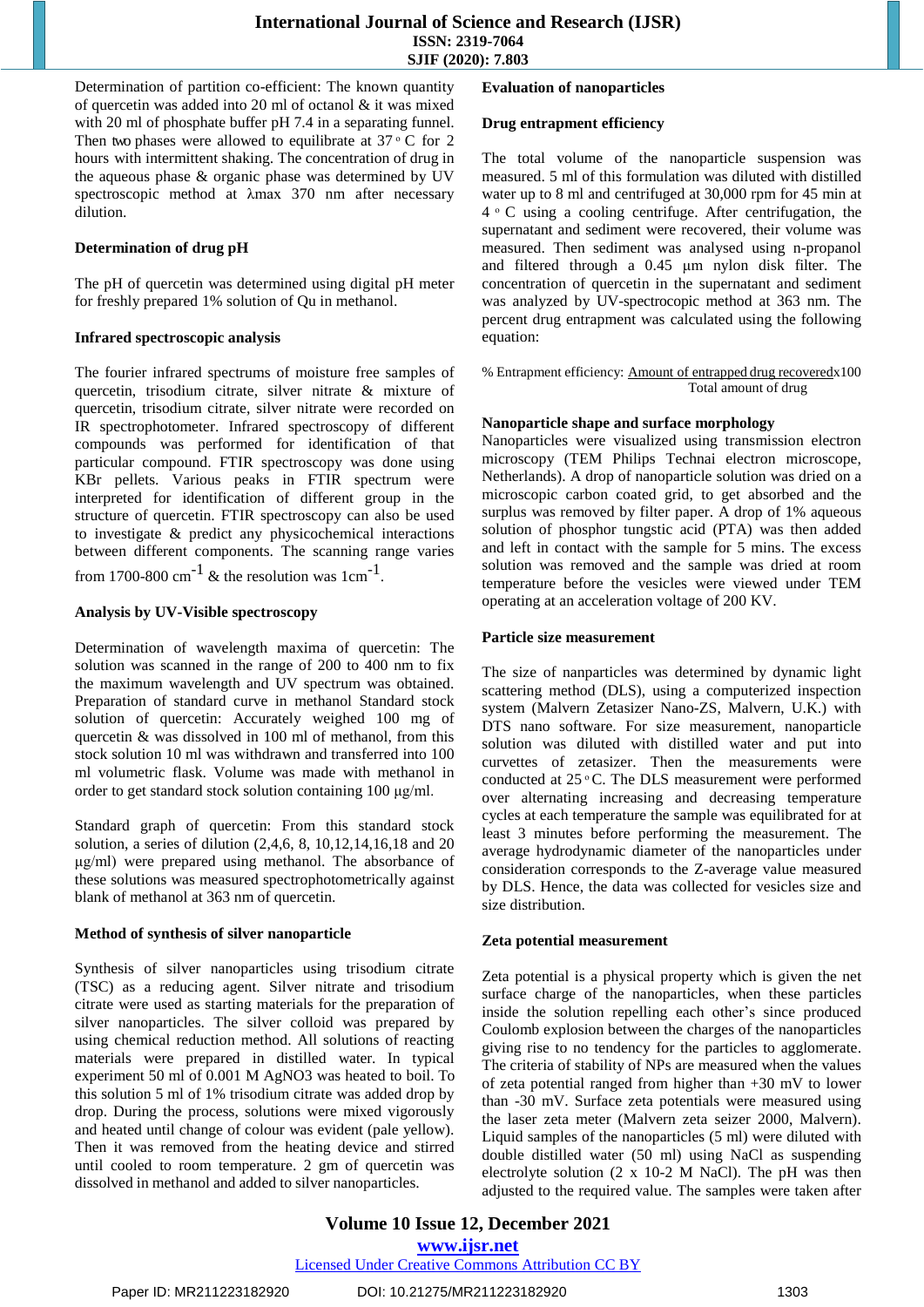30 minutes. After shaking, the equilibrium pH was recorded and the zeta potential of the metallic particles was measured. A zeta potential was used to determine the surface potential of the silver nanoparticles. In each case, an average of three separate measurements was reported. The criteria of stability of NPs are measured when the values of zeta potential ranged from higher than

+30 mV to lower than -30 mV.

# **X-ray diffraction**

Scattering of X-rays by atoms of a crystal produces interferences so that diffraction pattern gives information on the structure of the crystal or identity of a crystalline substance. 1 ml of the silver nanoparticles solution was spread on a glass slide and dried at  $40\degree$ C in an oven. The process was repeated 3-4 times to obtain a thin film. The spectra were recorded in a Phillips Xpert Pro Diffractometer (Cu Kα radiation,  $\lambda$ 1 = 1.54056;  $\lambda$ 2 = 1.54439) running at 40 kV and 30 mA. The diffracted intensities were recorded from 35.01 degrees to 79.99 degrees 2θ angles.

# **In vitro release studies Drug release kinetics**

The release kinetic was studied by various kinetic models as zero order plot, first order plot, higuchi plot and korsmeyerpeppas plot. To study the release kinetics of the nanoparticles data obtained from in-vitro drug release studies were plotted in various kinetic models: zero order as cumulative amount of drug releases vs time, first order as long cumulative % of drug remaining vs time, higuchi model as cumulative % of drug released vs square root of time and korsmeyer-peppas model as log cumulative % drug release vs long time. The best fit model was confirmed by the value of correlation coefficient near to 1.

# **Zero-order model**

Drug dissolution from dosage forms that do not disaggregate and release the drug slowly can be represented by the equation:

 $Q0 - Q1 : K0t(1)$ Rearrangement of equation (1) yields  $Q1 : Q0 - K0t(2)$ Where Q1 is the amount of drug dissolved in time t

Q0 is the initial amount of drug in the solution (most times, Q0 : 0) and K0 is the zero order release constant expressed in units of concentration/time. To study the release kinetics, data obtained from *in vitro* drug release studies were plotted as cumulative amount of drug released versus time.

First order model: This model has also been used to describe absorption and/or elimination of some drugs although it is difficult to conceptualize this mechanism on a theoretical basis. The release of the drug which followed first order rate constant expressed by the equation:

Log  $C:$  Log  $C0 - kt/2.303$ 

Where C0 is the initial concentration of drug, k is the first

order rate constant, t is the time. The data obtained are plotted as log cumulative percentage of drug remaining vs. time which would yield a straight line with a slope of –  $K/2.303$ 

Application: This relationship can be used to describe the drug dissolution in pharmaceutical dosage forms such as those containing water-soluble drugs in porous matrices.

# **Higuchi model**

Graph was plotted between cumulative percentages of drug released vs. square root of time. Where K is the constant reflecting the design variables of the system and t is the time in hours. Hence, drug release rate is proportional to the reciprocal of the square root of time.

Application: This relationship can be used to describe the drug dissolution from several types of modified release pharmaceutical dosage forms, as in the case of some transdermal systems and matrix tablets with water soluble drugs.

# **Korsmeyer-Peppas model**

Korsmeyer *et al*. (1983) derived a simple relationship which described drug release from a polymeric system. To find the mechanism of drug release, first 60% drug release data were fitted in Korsmeyer-Peppas model

$$
Mt/M\infty=Kt^n
$$

Where Mt/ M are a fraction of drug released at time t, k is the release rate constant and n is the release exponent. The n value is used to characterize different release for cylindrical shaped matrices. For the case of cylindrical tablets, 0.45 n corresponds to a Fickian diffusion mechanism,  $0.45 < n <$ 0.89 to non-fickian transport, n : 0.89 to case 2 (relaxation) transport, and  $n > 0.89$  to super case 2 transport. To find out the exponent of n the portion of the release curve, where Mt/  $M < 0.6$  should only be used. To study the release kinetics, data obtained from *in vitro* drug release studies were plotted as long cumulative percentage drug release versus log time.

# **Antibacterial activity studies**

Antibacterial activity has been assayed against *Escherichia coli* (gram negative bacteria) by agar well diffusion method. Generally, the antibiotics activity of a compound is expressed in terms of its ability to inhibit the growth of bacteria in nutrient broth or agar. The bacterial inhibition can be measured by disc diffusion method. In this method, discs of standard diameter are made in the nutrient agar medium, containing standard bacterial inoculums. The test compounds are introduced into the disc and the diameter of zone of inhibition was measured.

# **3. Result and Discussion**

# **Organoleptic properties**

The following properties of drug were evaluated and results

# **Volume 10 Issue 12, December 2021**

**www.ijsr.net** Licensed Under Creative Commons Attribution CC BY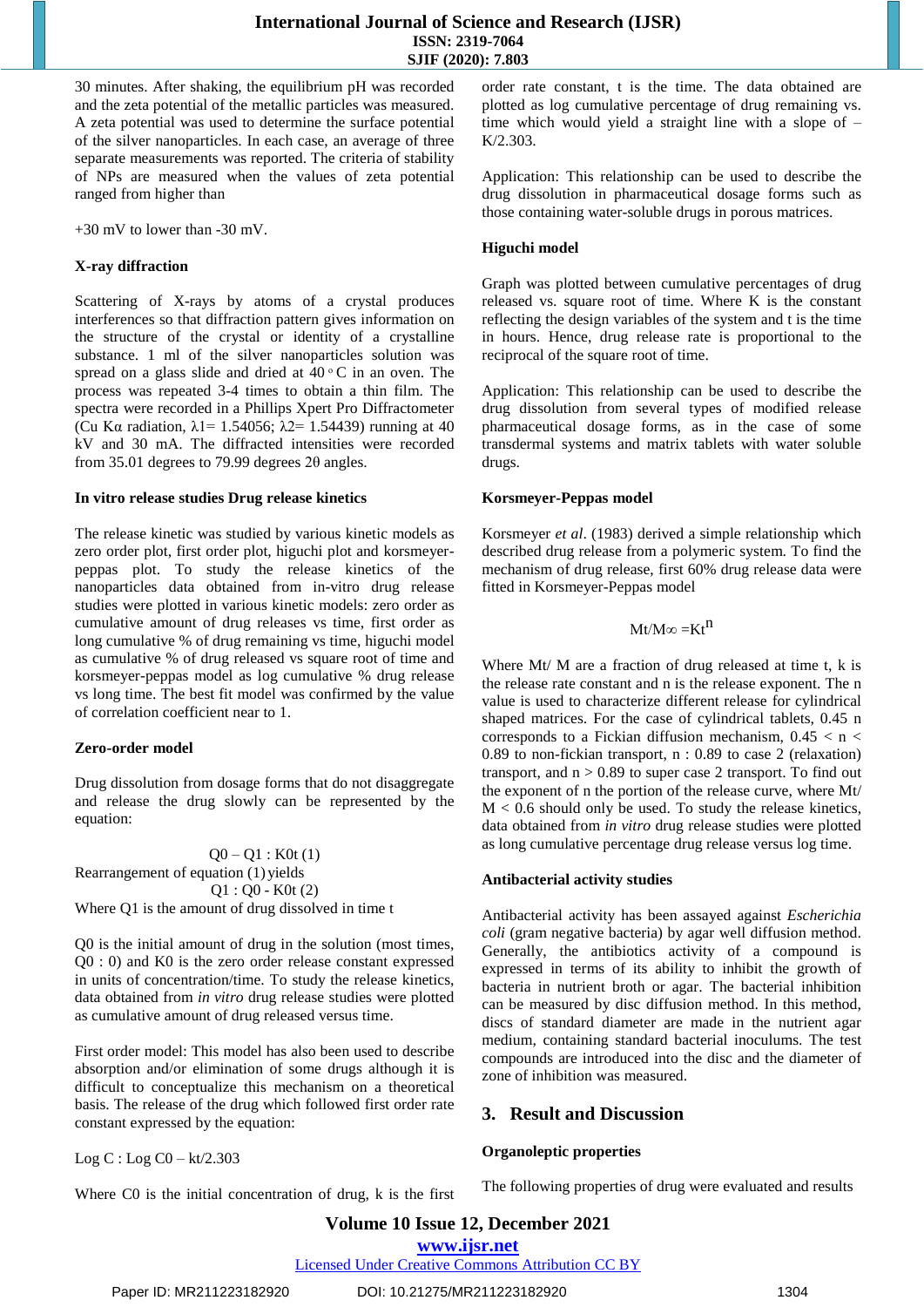are obtained as:

| <b>Tuble care of canole properties</b> of quelecting |      |               |                                                 |  |
|------------------------------------------------------|------|---------------|-------------------------------------------------|--|
| Drug                                                 | Test | Specification | Observation                                     |  |
| Quercetin Colour                                     |      | powder        | Yellow crystalline Yellow crystalline<br>powder |  |
| Ouercetin Odour                                      |      | Pungent       | Pungent                                         |  |

**Table 5.1:** Organoleptic properties of quercetin

The observations noted were compared to the specifications given in the pharmacopoeia to confirm the identity of the drug & it was found that observation noted complied with specifications.

#### **Solubility studies**

Solubility studies are performed to determine the solubility of drug in different solvents. It is highly soluble in ethanol, methanol and dimethyl formamide (DMF).

# **Melting point**

Melting point of quercetin was found to be  $323 \degree C$ . Melting point was measured three times and mean was noted.

#### **Differential scanning calorimetry**

The DSC thermograms showed sharp endothermic peak corresponding to quercetin melting point  $323 \circ C$  for quercetin. The DSC thermograms quercetin.



**Partition co-efficient**

Partition coefficient was measured three times and mean was noted. Hence partition coefficient was found to be 1.82 and the drug is lipophilic.

# **Determination of pH**

The pH was measured three times and mean was noted. Hence pH of quercetin was found to be 2.2.

# **FTIR analysis**

FTIR spectroscopic analysis was carried out to characterize drug. The FTIR spectra obtained was compared with that given in pharmacopoeia for quercetin. Diagnostic peaks and finger print regions were found identical. These characteristics peaks are useful in identification of drug. FTIR of quercetin was done for drug compatibility study.



**Figure 5.2:** FTIR of quercetin

All the groups were present at the same values hence drug sample was genuine and free from any major type of impurities. Analysis by UV-Visible spectrophotometry

# **Preparation of standard graph:**

Stock solution of quercetin: Stock solution of 100 μg/ml was prepared by dissolving 100 mg of quercetin in 100 ml of methanol. Dilution in the range of 10 of 100 μg/ml were scanned for determing max from 200-600 through UV spectrophotometer and λmax was found to be at 363 nm for quercetin.



**Figure 5.3:** UV scan of quercetin in methanol

Preparation of calibration curve in methanol: From this solutions of concentration 2 μg/ml, 4 μg/ml, 6 μg/ml, 8 μg/ml, 10 μg/ml were prepared.

**Table 5.2:** Absorbance different dilutions of drug at 363 nm in methanol

| ш шешапот |                    |       |  |  |
|-----------|--------------------|-------|--|--|
| S.No      | Conc. $(\mu g/ml)$ | Abs.  |  |  |
|           |                    | 0.005 |  |  |
| 1. .      |                    | 0.022 |  |  |
|           |                    | 0.032 |  |  |
|           |                    | 0.035 |  |  |
|           |                    | 0.040 |  |  |

# **Volume 10 Issue 12, December 2021 www.ijsr.net**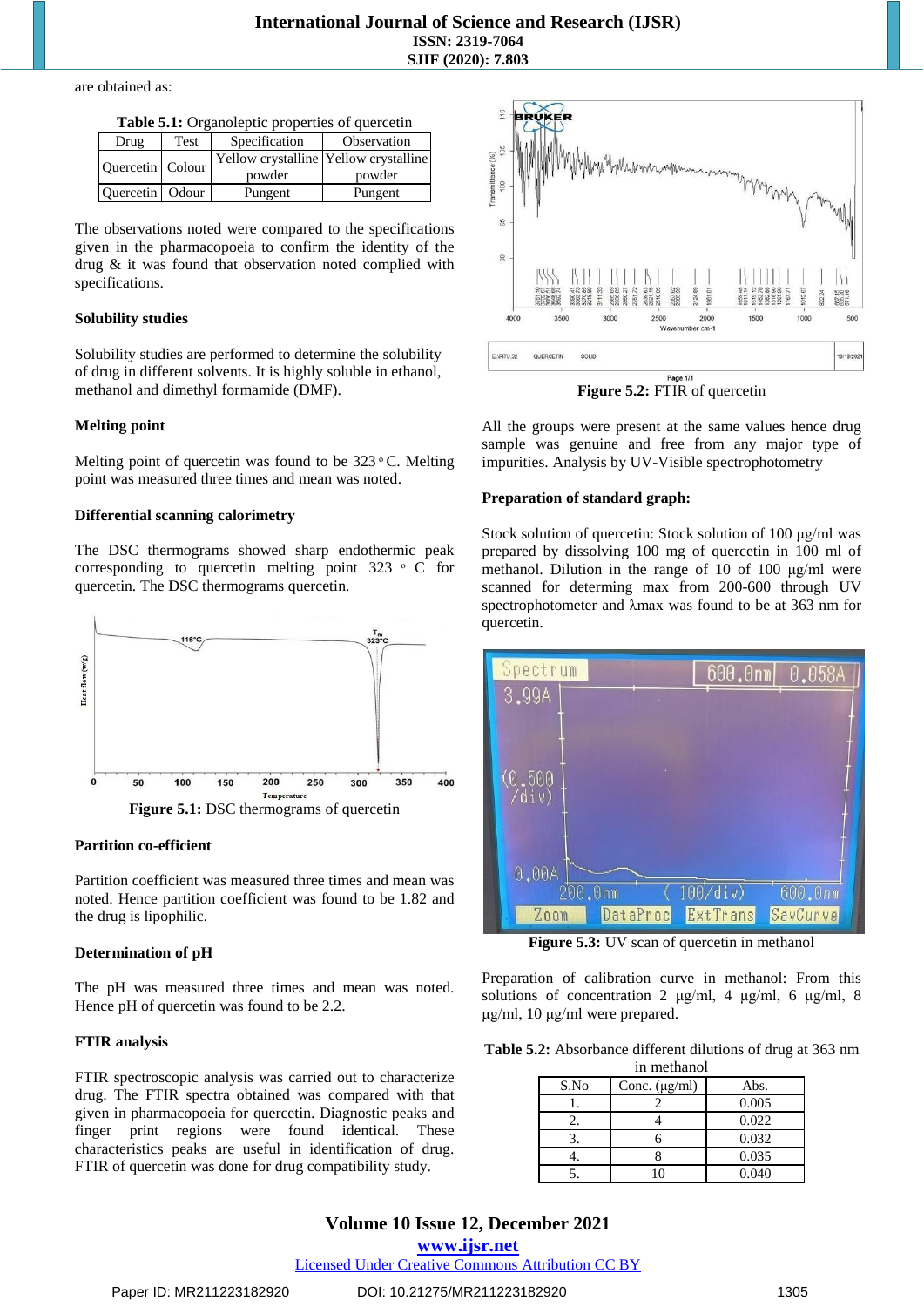

**Figure 5.4:** Standard calibration curve of quercetin at 363 nm

Evaluation of Nanoparticles

Drug entrapment efficiency

Drug entrapment efficiency was calculated as by formula:

Entrapment efficiency =

Amount of entrapped drug recovered x 100

----------------------------------------------------- Total amount of drug

% entrapment efficiency was found to be 65.4%.

# **Transmission electron microscopy (TEM)**

Formulation was selected at best formulation and therefore subjected for TEM to obtain the picture of nanoparticles on scale bar of 200 nm with magnification 13.0 x 4000 as shown below. On characterization spherical, unilamellar vesicles with smooth surface were observed under transmission electron microscopy (TEM).



**Figure 5.5:** TEM of silver nanoparticles

# **Zeta potential measurement**

Zeta potential  $(mV)$  :  $-15.1 + 3.60$ 



#### **Particle size measurement**

Z-Average (d.nm): 129.40 + 0.50 nm



**Figure 5.7:** Particle size

# **x-ray diffraction (XRD)**

x-ray diffraction pattern reveals that silver nanoparticles exhibit crystalline structure



*In vitro* **release study**

*In vitro* release study was performed to determine the amount of drug released at different interval of time.

| Table 5.3: Release study of quercetin drug |                                                   |  |  |
|--------------------------------------------|---------------------------------------------------|--|--|
|                                            | Time (min) % cumulative release of quercetin drug |  |  |
|                                            |                                                   |  |  |
| 30                                         | 5.6                                               |  |  |
| 60                                         | 10.3                                              |  |  |
| 120                                        | 19.6                                              |  |  |
| 240                                        | 35.4                                              |  |  |

# **Volume 10 Issue 12, December 2021**

**www.ijsr.net**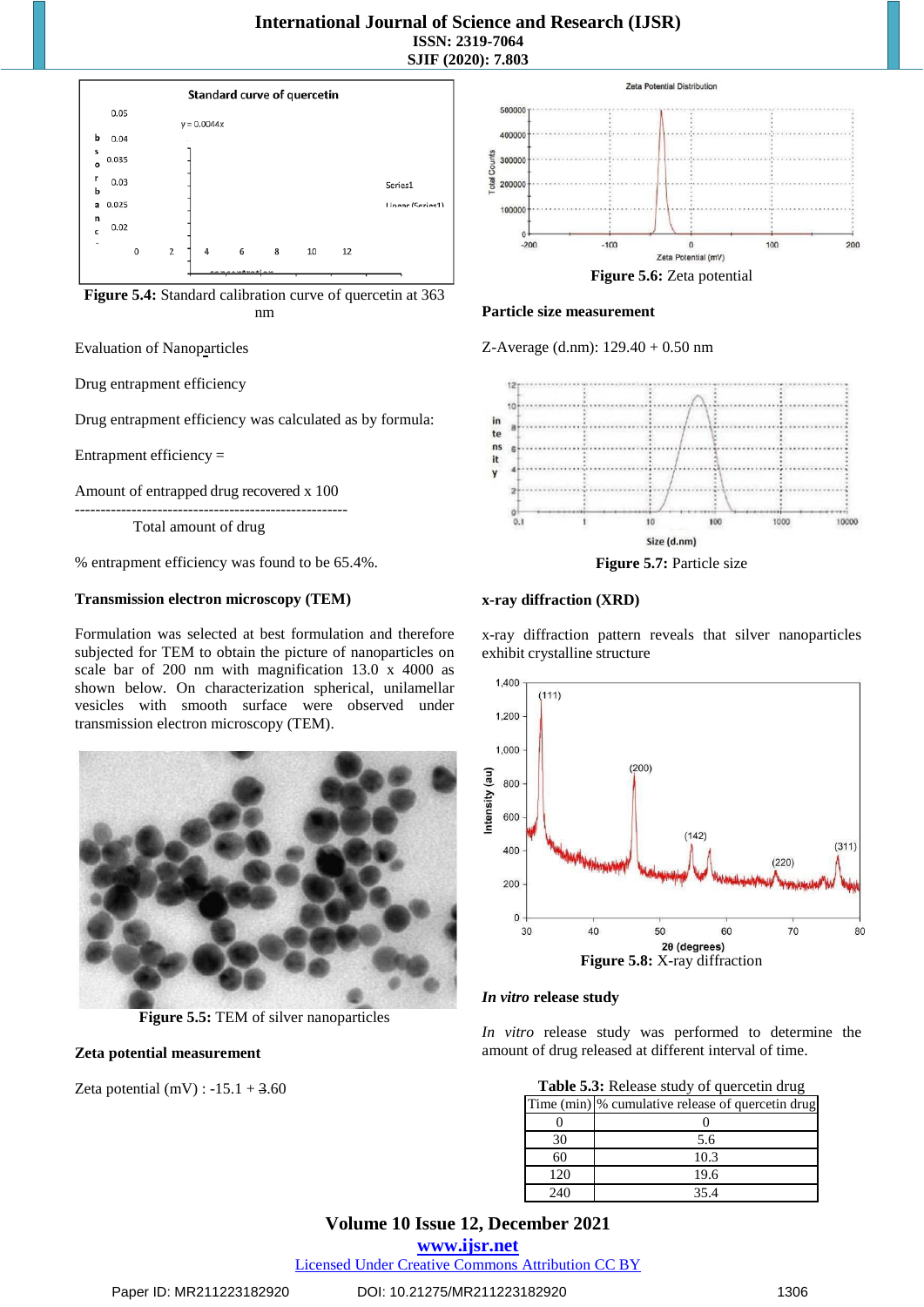# **International Journal of Science and Research (IJSR) ISSN: 2319-7064 SJIF (2020): 7.803**

| 480  | 54.3 |
|------|------|
| 960  | 75.9 |
| 1440 | 90.6 |
| 2880 | 97.4 |



**Figure 5.9:** Release of drug from formulation in PBS at pH 7.4

# **Kinetics of drug release**

The release kinetic of formulation in PBS of pH 7.4 was studied by various kinetic models. The following data was obtained.

**Table 5.4:** Drug release data of formulation in PBS at pH 7.4

| Time Log<br>(min) time |      | Square<br>root<br>of time | $\frac{0}{0}$<br>cumulative<br>release of<br>formulation | $Log\%$<br>cumulative<br>release<br>of<br>formulation | $\%$<br>remaining | $Log\%$<br>cumulative cumulative<br>remaining |
|------------------------|------|---------------------------|----------------------------------------------------------|-------------------------------------------------------|-------------------|-----------------------------------------------|
| 0                      | 0    | 0                         | 0                                                        |                                                       | 100               | 2                                             |
| 30                     | 1.47 | 5.47                      | 5.6                                                      | 0.74                                                  | 94.4              | 1.97                                          |
| 60                     | 1.77 | 7.74                      | 10.3                                                     | 1.01                                                  | 89.7              | 1.95                                          |
| 120                    | 2.07 | 10.95                     | 19.6                                                     | 1.29                                                  | 80.4              | 1.90                                          |
| 240                    | 2.38 | 15.49                     | 35.4                                                     | 1.54                                                  | 64.6              | 1.81                                          |
| 480                    | 2.68 | 21.90                     | 54.3                                                     | 1.73                                                  | 45.7              | 1.65                                          |
| 960                    | 2.98 | 30.98                     | 75.9                                                     | 1.88                                                  | 24.1              | 1.38                                          |
| 1440                   | 3.15 | 37.94                     | 90.6                                                     | 1.95                                                  | 9.4               | 0.97                                          |
|                        |      | 2880 3.45 53.66           | 97.4                                                     | 1.98                                                  | 2.6               | 0.41                                          |

# **Zero order plot**

Graph was plotted between % cumulative drug release vs time



formulation First order plot

Graph was plotted between log % cumulative drug



**Figure 5.11:** First order plot for drug release kinetics of formulation HIGUCHI'S MODEL

Graph was plotted between % cumulative drug release vs square root of time



**Figure 5.12:** Higuchi plot for drug release kinetics of formulation KORSMEYER-PEPPAS MODEL Graph was plotted between log % cumulative drug release vs log time





| Plot          |       |
|---------------|-------|
| Zero order    | 0.771 |
| First order   | 0.982 |
| Higuchi model | 0.944 |
| Peppas model  | N 981 |

The data obtained for *in vitro* release were fitted into equations for zero order, first order, Higuchi and Korsmeyer Peppas release models. The interpretation of data was based on the value of the resulting regression coefficients. From this values, it was observed that the first order model was

# **Volume 10 Issue 12, December 2021 www.ijsr.net**

Licensed Under Creative Commons Attribution CC BY

remaining vs time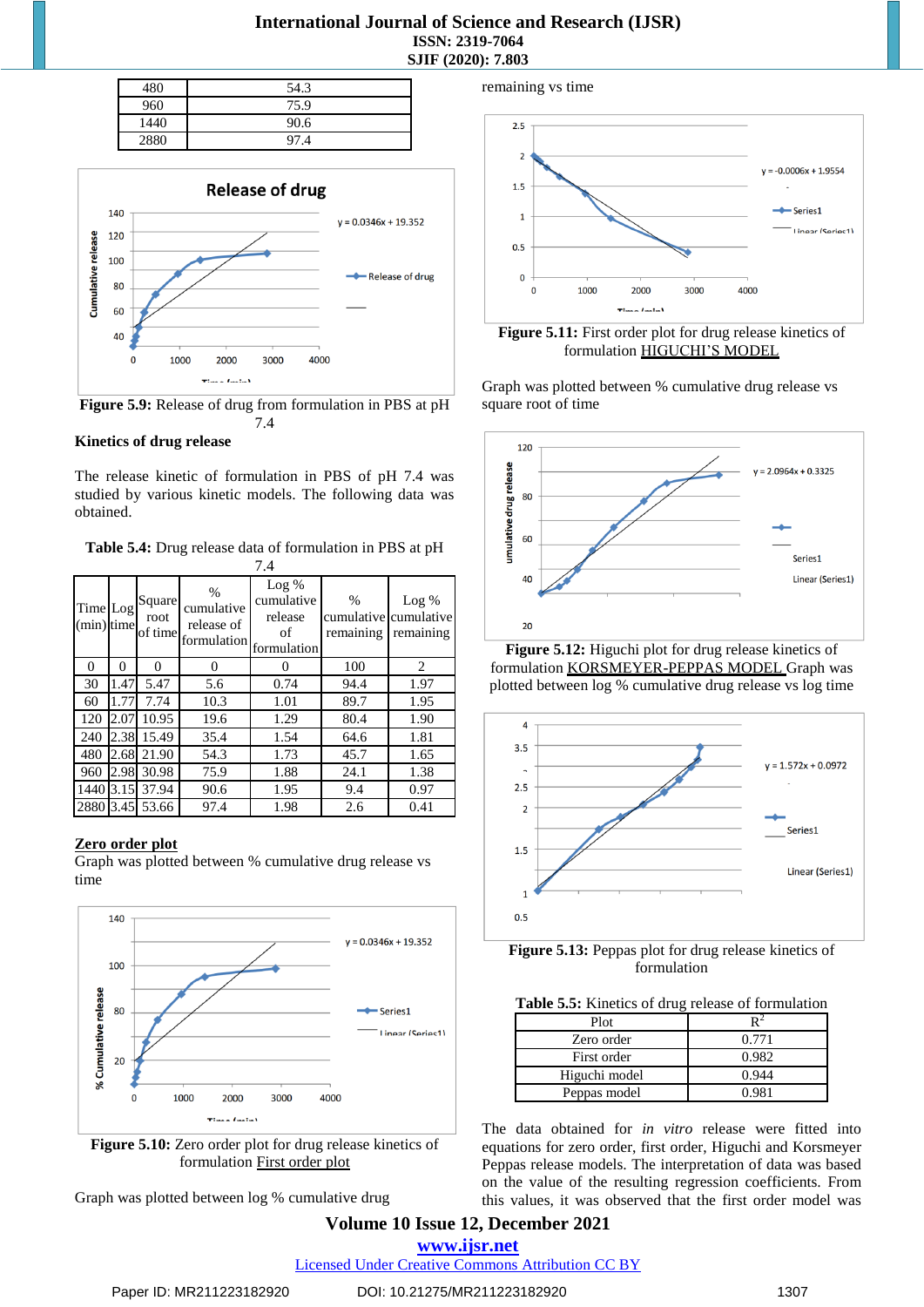found to be the best suited with  $R^2$  value of 0.982. First order model be used to describe the drug dissolution from several types of modified release pharmaceutical dosage forms.

# **Antibacterial activity**

Antibacterial activity was determined by disc diffusion method on *E.coli*.



Control Methanol Quercetin in Methanol **Figure 5.14:** Antibacterial activity of quercetin in methanol



Control Water Quercetin in Water **Figure 5.15:** Antibacterial activity of quercetin in water

**Table 5.6:** Antibacterial activity of Ag NPs by disc diffusion method

| Result                       | Zone of inhibition |  |  |
|------------------------------|--------------------|--|--|
| Control Methanol             | $0 \text{ cm}$     |  |  |
| <b>Ouercetin in Methanol</b> | 4.4 cm             |  |  |
| Control Water                | $0 \text{ cm}$     |  |  |
| <b>Ouercetin in Water</b>    | 4.2 cm             |  |  |
|                              |                    |  |  |

# **4. Conclusion**

The present work on the preparation of silver nanoparticle containing quercetin is an attempt to utilize the potential of Ag NPs as a carrier to increase the activity of quercetin. So, we developed and evaluate the Ag NPs containing quercetin to obtain the optimized formulation with increased antibacterial activity. Quercetin is used in the treatment of infection caused by *Escherichia coli, Streptococcus aureus, Pseudomonas aeruginosa, Helibacter pylori,* other gram negative and gram positive bacteria. Ag NPs formulation of quercetin alter the chemical structure of quercetin and it becomes active against resistant bacteria. The Ag NPs containing quercetin were prepared by chemical reduction method and evaluated. Based on  $R^2$  value the formulation followed First order model.

# **References**

- [1] Nathiya S, Durga M, Devasena T. Quercetin, encapsulated quercetin and its application—A review. Analgesia. 2014;10(11).
- [2] Xing N, Chen Y, Mitchell SH, Young CY. Quercetin inhibits the expression and function of the androgen receptor in LNCaP prostate cancer cells. Carcinogenesis. 2001 Mar 1;22(3):409-14.
- [3] Cao G, Sofic E, Prior RL. Antioxidant and prooxidant behavior of flavonoids: structure-activity relationships. Free radical biology and medicine. 1997 Jan 1;22(5):749-60.
- [4] Lin YM, Anderson H, Flavin MT, Pai YH, Mata-Greenwood E, Pengsuparp T, Pezzuto JM, Schinazi RF, Hughes SH, Chen FC. In vitro anti-HIV activity of biflavonoids isolated from Rhus succedanea and Garcinia multiflora. Journal of Natural Products. 1997 Sep 22;60(9):884-8.
- [5] Herrmann K. Flavonols and flavones in food plants: a review. International Journal of Food Science & Technology. 1976 Oct;11(5):433-48.
- [6] Xu HX, Lee SF. Activity of plant flavonoids against antibiotic‐resistant bacteria. Phytotherapy Research: An International
- [7] Journal Devoted to Pharmacological and Toxicological Evaluation of Natural Product Derivatives. 2001 Feb;15(1):39-43.
- [8] Silver L, Bostian K. Screening of natural products for antimicrobial agents. European Journal of Clinical Microbiology and Infectious Diseases. 1990 Jul;9(7):455-61.
- [9] Ramaswamy AS, AS R. Antibacterial action of some naturally occurring citrus bioflavonoids.
- [10] Tsuchiya H, Sato M, Miyazaki T, Fujiwara S, Tanigaki S, Ohyama M, Tanaka T, Iinuma M. Comparative study on the antibacterial activity of phytochemical flavanones against methicillin-resistant Staphylococcus aureus. Journal of ethnopharmacology. 1996 Jan 1;50(1):27-34.
- [11] Mata A, Palmer L, Tejeda-Montes E, Stupp SI. Design of biomolecules for nanoengineered biomaterials for regenerative medicine. InNanotechnology in regenerative medicine 2012 (pp. 39-49). Humana Press.
- [12] Kim KA, Park PW, Park JY. Short-term effect of quercetin on the pharmacokinetics of fexofenadine, a substrate of P-glycoprotein, in healthy volunteers. European journal of clinical pharmacology. 2009 Jun;65(6):609-14.
- [13] Singh A, Naidu PS, Kulkarni SK. Quercetin potentiates L-Dopa reversal of drug-induced catalepsy in rats: possible COMT/MAO inhibition. Pharmacology. 2003;68(2):81-8.
- [14] Havsteen BH. The biochemistry and medical significance of the flavonoids. Pharmacology & therapeutics. 2002 Nov 1;96(2-3):67-202.
- [15] Machado S, Pacheco JG, Nouws HP, Albergaria JT, Delerue-Matos C. Characterization of green zerovalent iron nanoparticles produced with tree leaf extracts. Science of the total environment. 2015 Nov 15;533:76-81.
- [16] Husen A, Siddiqi KS. Phytosynthesis of nanoparticles: concept, controversy and application. Nanoscale

# **Volume 10 Issue 12, December 2021**

**www.ijsr.net**